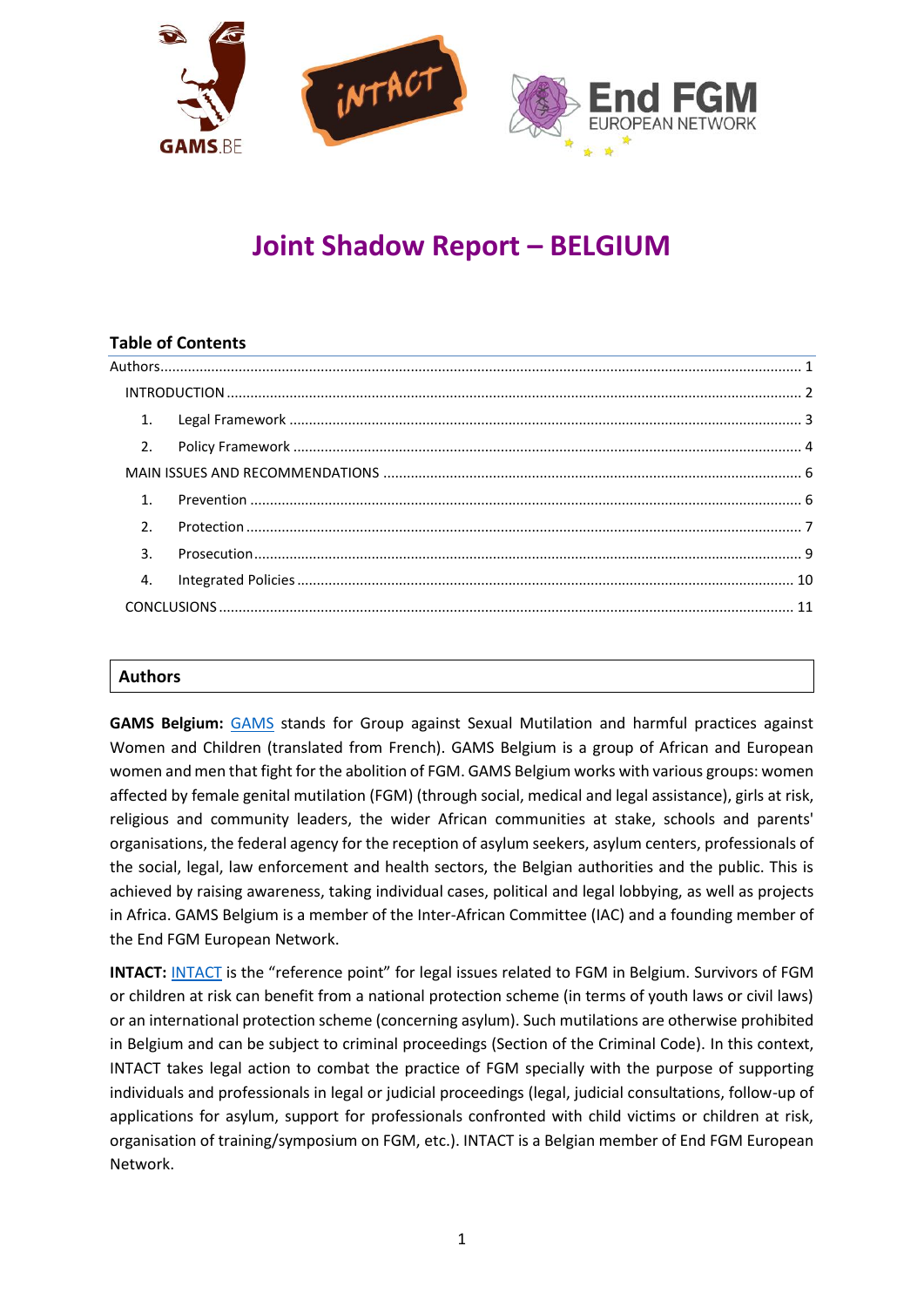

**End FGM European Network (End FGM EU):** [End FGM EU](http://www.endfgm.eu/) is a European umbrella network of 22 organizations working in 12 European countries and who are expert on FGM. End FGM EU operates as a meeting ground for communities, civil society organisations, decision-makers and other relevant actors at European level to interact, cooperate and join forces to end all forms of FGM in Europe and beyond. We put at the heart of our work grassroots voices to influence European governments and policy-makers to work towards the elimination of FGM. We build our members' capacity, offer spaces to share expertise and develop partnerships. While being dedicated to being the driving force of the European movement to end FGM, we are equally committed to build bridges and cooperation with all relevant actors in the field of FGM both in Europe and globally. In this sense, we actively promote and foster cooperation between the European movement and movements in other regions of the world.

## <span id="page-1-0"></span>**INTRODUCTION**

1

The present joint shadow report is produced by GAMS Belgium and INTACT<sup>1</sup>, in coordination with End FGM EU, in order to highlight the current situation and propose concrete recommendations on the issue of prevention, protection, prosecution and integrated policies concerning female genital mutilation in Belgium. Despite this report focuses only on this harmful practice, its aim is not to single it out in isolation, but just to put emphasis on it while still seeing it in the *continuum* of gender-based violence against women and girls and in a holistic and comprehensive manner.

This report represents the Belgian chapter of a wider coordinated effort of End FGM EU to engage all its members who are under GREVIO revision to present an **FGM-focused report** in order to bring to the experts' attention the topic, which is too often neglected by State authorities. This project stems from our Guide on the [Istanbul Convention as a tool to end](http://www.endfgm.eu/editor/files/2016/01/IstanbulConventionFGMguide_FINAL_ENGLISH.pdf)  [female genital mutilation.](http://www.endfgm.eu/editor/files/2016/01/IstanbulConventionFGMguide_FINAL_ENGLISH.pdf) It puts in practice the Guide's holistic approach by considering its full application to FGM as a form of violence against women and girls which needs to be addressed through prevention, protection, prosecution and integrated policies. It does not only analyses the application of the specific FGM Article 38 of the Istanbul Convention, but addresses the full range of articles in the Convention and how they are applied to tackle FGM in Belgium.

 $1$  GAMS and INTACT also contributed to the comprehensive joint shadow report of Belgian NGOs.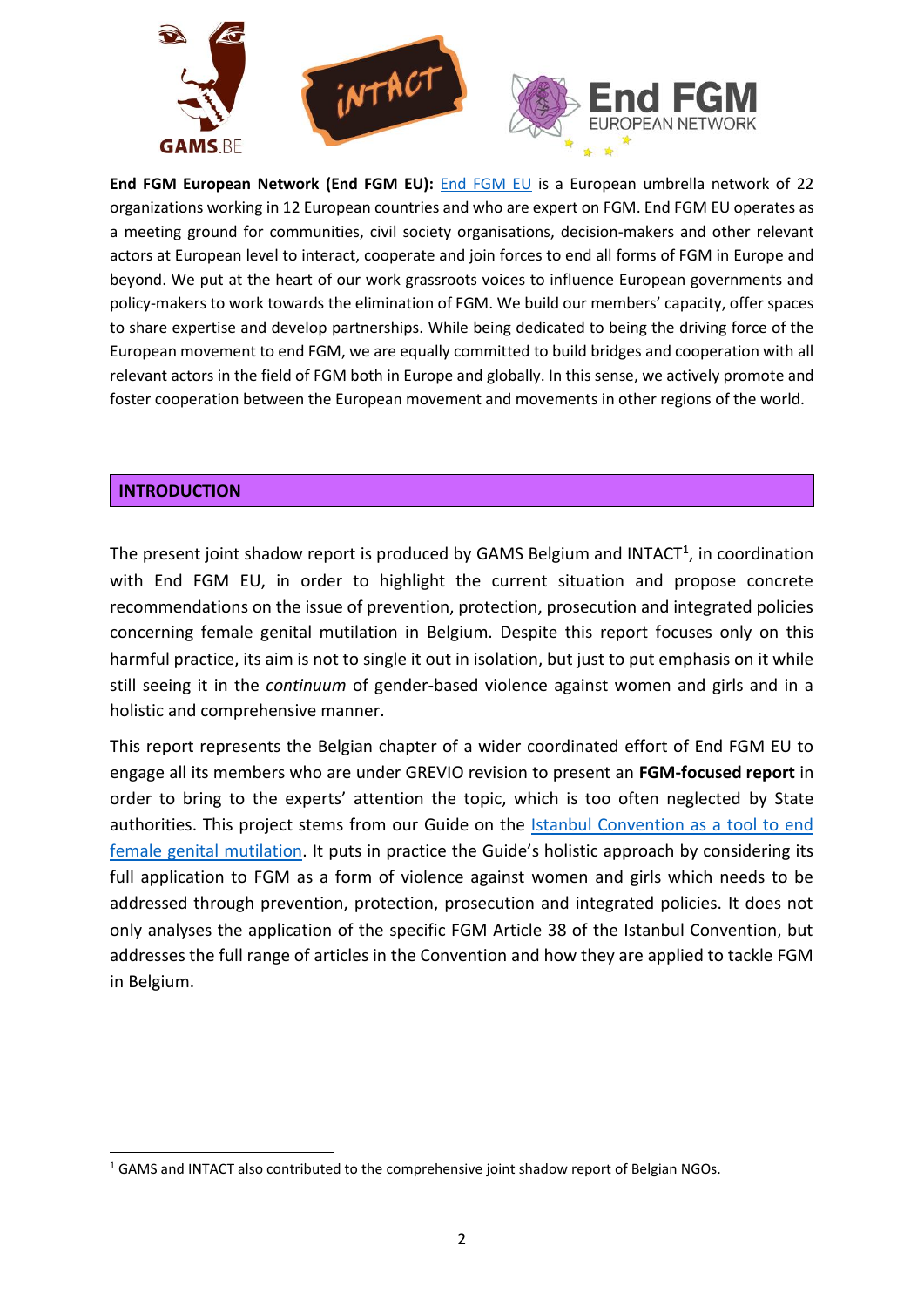

<span id="page-2-0"></span>**1. Legal Framework<sup>2</sup>**

## Criminal Law

**Article 409 of the Belgian Penal Code (2001) provides for a prison sentence of three to five years** for "all persons participating, facilitating or encouraging all forms of female genital mutilation or any attempt to do so, with or without the consent of the person concerned." As of July 2014, encouraging the practice of FGM is punishable with imprisonment, for a period of between eight days and one year. The statutory limit on the prosecution of FGM-related crimes is five years, rising to ten years where there are aggravating circumstances and 15 years if the victim was a minor, in which case the period of statutory limitation begins only once the victim has reached 18 years of age.

The minority of the victim is an important aggravating circumstance in sentencing, and any person who has participated in, encouraged or facilitated FGM on a minor, including abroad, can be pursued in Belgium if the perpetrator is on Belgian territory (Principal of Extraterritoriality, Articles 10ter and 12 of the Criminal Procedure Code). Other aggravating circumstances include after-effects of the act, profit, and the victim's dependence on or vulnerability to the perpetrator (i.e. parent, doctor).

Belgium's College of Public Prosecutors published [circular](https://igvm-iefh.belgium.be/fr/actualite/presentation_de_la_nouvelle_circulaire_de_politique_criminelle_relative_aux_violences) on criminal policy on honourrelated violence, including FGM. This circular offers guidelines to police and public prosecutors in addressing a range of honour-related violence.

#### Child Protection Law

1

**A victim of FGM is treated in the same way as a victim of child abuse**. Depending on the relevant community legal framework<sup>3</sup>, the first step is usually for frontline professionals to establish a programme aimed at supporting the family to prevent or end an abusive situation. If a minor remains in danger, frontline services may report the case to specialist youth services (SOS Children, the Youth Support Service or the CAN Centre/Youth Care Support Centre), which can in turn inform the Prosecutor's Office if protective measures are required. The Prosecutor's Office can file a national- or Schengen-level alert to prevent the child from leaving the territory. If the danger is real and persists, the Prosecutor's Office can refer the case to a juvenile-court judge, who may order protective supervision measures (including educational guidance and medical assessments), or, in emergency cases, make a placement order for a specified period and/or to prohibit parents leaving the territory with their child.

<sup>&</sup>lt;sup>2</sup> For a more detailed information visit: https://uefgm.org/index.php/legislative-framework-be/

<sup>&</sup>lt;sup>3</sup> Belgium is a federal state and several competencies fall within the three linguistic communities (Dutchspeaking, French-speaking and German-speaking) or the three territorial regions (Flanders, Wallonia, Brussels-Capital Region).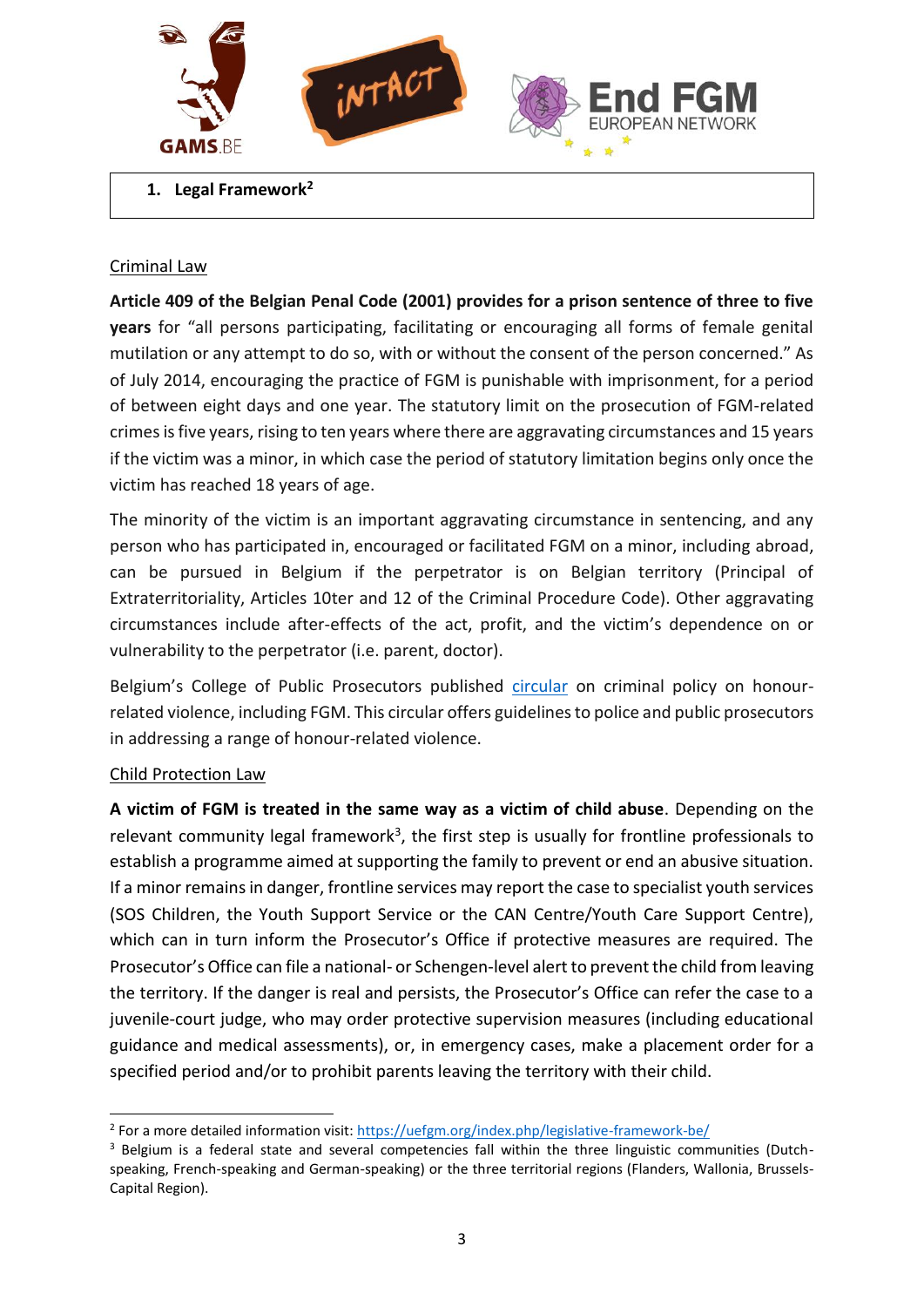

#### Asylum Law

**Belgium recognises FGM as a form of gender-based persecution, which can be a ground for awarding refugee status** (Directive 2011/95/EU of the European Parliament and European Council, 13 December 2011, Article 9, §2, f). However, jurisprudence as to the criteria for granting international protection to those who have undergone FGM or who fear that their girl child may be circumcised is not unanimous. In 2017, Belgium has also incorporated into law European Directives on reception and asylum procedures, under which states are required to pay more attention in identifying vulnerable groups and take into account gender violence within the framework of examination of an application for asylum.

#### Professional Secrecy Law

Belgian law permits but does not require the lifting of professional confidentiality where a child or a vulnerable person has been subjected to FGM (Article 458bis of Penal Code). In case of a risk of FGM, anyone confronted with this imminent danger of serious harm has an obligation to help (Article 422bis of Penal Code). Failure to do so could result in a prison sentence of between eight days and one year, in addition to a fine. The penalty is increased if the victim is a minor or vulnerable person. The state of necessity may give rise to the lifting of professional secrecy to prevent FGM occurring.

However, the so-called Law 'Van Hoof<sup>'4</sup> from the name of the MP promoting it, published in September 2018, makes it compulsory now for doctors to record cases of FGM (or reinfibulation) in the medical dossier, regardless of the age of the patient. The recorded information must include the type of FGM and the country and region of origin of the patient. The law will enter into force in October 2019, since the Ministry of Health (MoH) and the Institute for Equality between women and men (IEFH) have to draft practical guidelines for hospitals to ensure the correct recording of such cases.

#### <span id="page-3-0"></span>**2. Policy Framework<sup>5</sup>**

#### National Action Plans

<u>.</u>

FGM is referred as one of the six priorities of the **[2015-19 National Action Plan](https://igvm-iefh.belgium.be/fr/publications/plan_daction_national_de_lutte_contre_toutes_les_formes_de_violence_basee_sur_le_genre)** (NAP) **on combating all forms of gender-based violence**, which is in line with the Istanbul Convention. The NAP states that although important progress has been made in the last years, political efforts should be intensified, such as ensuring increased means for first-line organisations

<sup>4</sup> Loi du 18 juin 2018 relative à la lutte contre les actes de violence perpétrés au nom de la culture, de la coutume, de la religion, de la tradition ou du prétendu « honneur », y compris les mutilations génitales, modifying Article 458bis of the Penal Code, Article 20 of the Loi Coordonnée of 10 July 2008 on hospitals and other healthcare centres, and Article 2 de l'arrêté royal of 3 May 1999.

<sup>&</sup>lt;sup>5</sup> For a more detailed information visit: https://uefgm.org/index.php/policy-framework-be/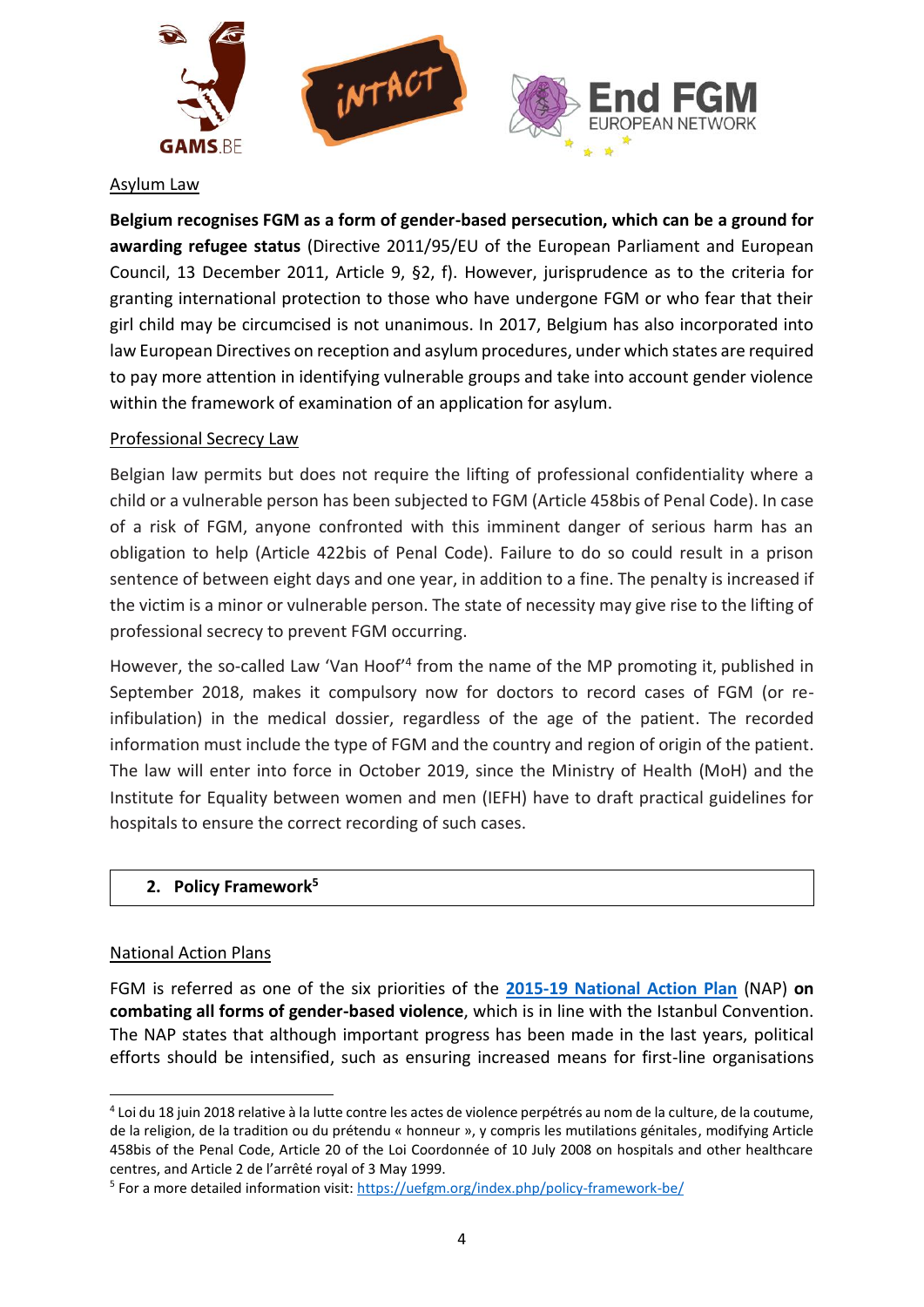

working on FGM, adequate support systems for affected women, better access to justice and more legal procedures, a recognition of FGM in the asylum claims, as well as training of professionals working on the issue. Such NAP is monitored, coordinated and evaluated by the Institute for the Equality of Women and Men (IEFH), with the support of outside experts and an interdepartmental group drawn from Belgium's federal, regional and community authorities. However, funding is not adequately allocated to support actions within the NAP, particularly concerning the federal level and the Flemish community. It would be important to **dedicate a specific budget to the implementation of the NAP** and specifically on FGM. The NAP and the needs-based attribution of budgets have to be decided transparently **in coordination with civil society** and public authorities.

Belgium's three French-speaking governments have also adopted an **intra-French-speaking Action Plan** to combat violence against women and domestic violence (2015-19), which includes FGM. It would be important to have the **same coordination among the Dutchspeaking governments in the Flemish region**, in order to ensure multiagency communication and an integrated approach to all forms of violence, including FGM, also in that region.

In addition, Belgium's regional governments have passed a number of resolutions, including that of 2013 by the Flemish government and the 2015 resolution by the federation of Wallonia-Brussels, highlighting the importance of prevention through the training of professionals and of community-level cooperation with specialist associations. To date, the integration of FGM within the basic professionals' curriculum has not yet been achieved.

## Multidisciplinary guidelines and protocols

The MoH has produced, in coordination with GAMS Belgium, a [guideline](http://www.strategiesconcertees-mgf.be/tool/mutilations-genitales-feminines-guide-a-lusage-des-professions-concernees/) on FGM for medical professionals in French and Dutch, which have been distributed to maternity and paediatric hospital departments since 2011 (Health, Food Chain safety and Environment). The MOH also supported the production (carried out by GAMS Belgium) of a laminated [reference card](http://www.strategiesconcertees-mgf.be/en/tool/board-depicting-the-different-types-of-female-genital-mutilation-fgm-technique-of-desinfibulation/) detailing types of FGM and deinfibulation techniques. The card, which has been endorsed by Belgium's gynaecological societies, has been distributed to maternity services for use by midwives and gynaecologists during consultations.

Several collaborative protocols on child abuse are applicable to FGM, even if they make no specific reference to the practice. It would be important to **develop some child protection guidelines specifically addressing FGM**.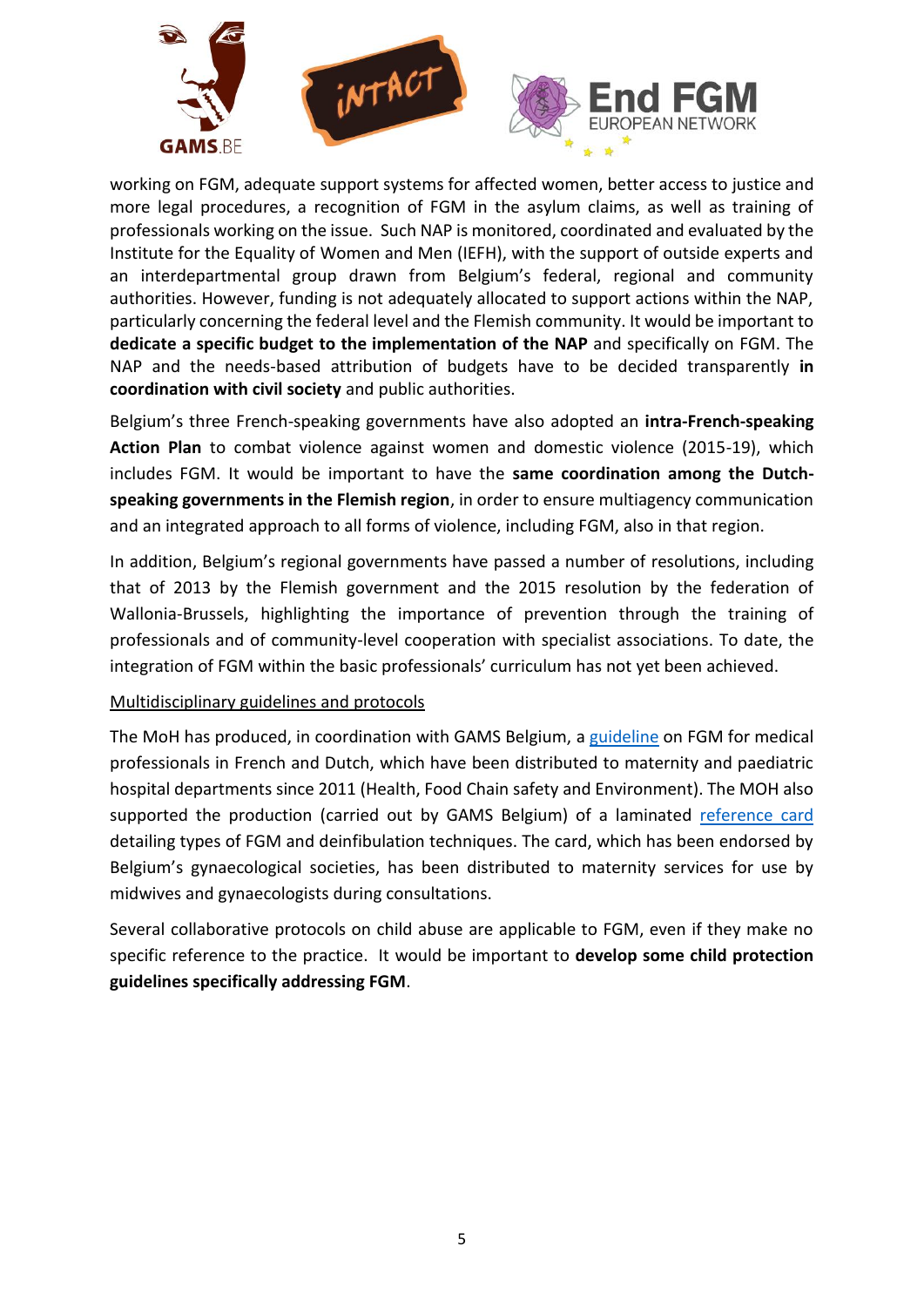

#### <span id="page-5-0"></span>**MAIN ISSUES AND RECOMMENDATIONS**

#### <span id="page-5-1"></span>**1. Prevention**

#### Article 13

Survivors of FGM or women and girls at risk of undergoing the practice do not often have the correct information around their rights and how to claim them. It would be important that the Belgian government invest in such **awareness raising campaigns** talking about the issue of FGM and addressed to the affected population, as well as through the **systematic dissemination of multilingual information materials** in reception centres, hospitals, shelters for victims of violence, integration programmes, etc.

#### Article 14

No compulsory educational modules are foreseen in the Belgian school and university system around all forms of violence against women and girls, including FGM, gender stereotypes etc., and when such materials exist, they are created and delivered by civil society actors. It would be important that the Belgian Ministry of Education, together with categories of professionals, would plan the creation of **compulsory education around gender issues and gender-based violence**.

#### Article 15

Belgium's current medical university curriculum does not cover FGM. The funding allocated at federal level for training against violence against women of medical, social and judicial professionals is not sufficient, making them just awareness raising days rather than in-depth trainings. Moreover, too few experts are available for the number of professionals who would need this kind of training. When professionals do follow courses, it is often thanks to personal interest or because they have faced situations of risk.

Grassroots organisations have developed several tools to help professionals identify and protect at-risk children, including a [risk scale](http://www.strategiesconcertees-mgf.be/wp-content/uploads/MGF-tryptique_final_RTP.pdf) used to assess a particular situation and take appropriate action. This scale is available in French and Dutch, in paper or electronic format. This risk scale has been widely used in professional training. The Belgian governments should support the **systematic use of these tools by professionals**.

**Professionals should also be systematically and continuously trained on FGM**, both through specific compulsory modules within their university curriculum, as well as with targeted courses throughout their professional career. We recommend the Belgian government put in place a **comprehensive mechanism of in-depth training for relevant professionals** merging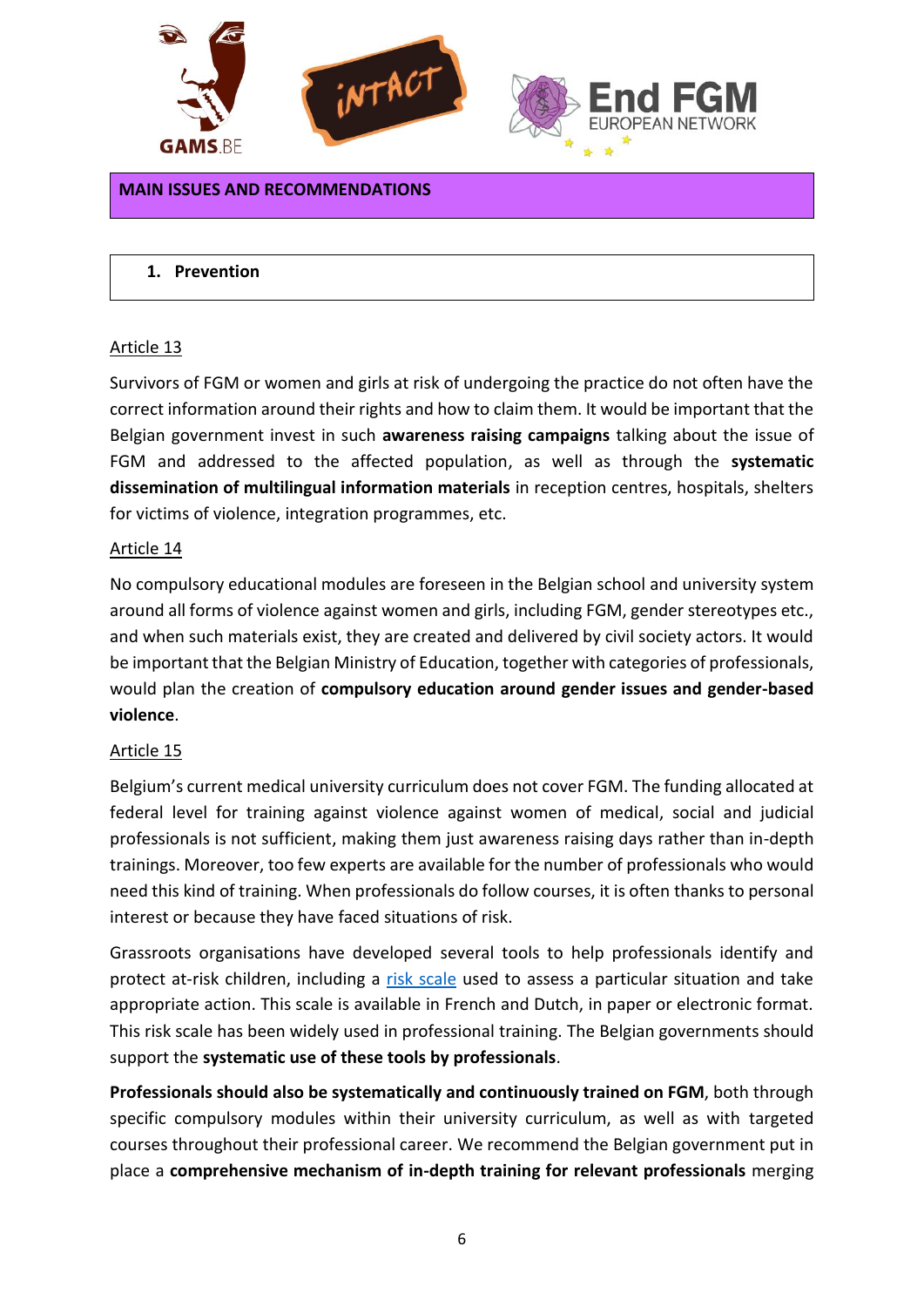

theory and practice, and the possibility of developing a "train the trainers" scheme for professionals to concretely follow up and take ownership of the subject. Moreover, it would be useful to officially **map the professionals in all sectors** who received such trainings so that they can become **focal points** for their colleagues and for the affected population.

## <span id="page-6-0"></span>**2. Protection**

## Articles 20 & 22

In Belgium, specialised services providing support to FGM survivors are present, particularly in the cities of Brussels (CeMAViE - Centre Médical d'Aide aux Victimes de l'Excision -) and Gent (Multidisciplinair Centrum Genitale Mutilatie, Vrouwenkliniek UZ Gent), using a multidisciplinary approach to care for survivors. However, they are not adequately **advertised**, and the Belgian government should make sure that all women and girls from affected communities living in Belgium are informed about their existence, since often they travel to France without knowing that they can get the same kind of services in Belgium. Furthermore, more **child-friendly specialized services** would be needed for girls affected by FGM.

Moreover, survivors of FGM should be able to **access both general and specialised services (including legal aid) for free**, since they suffer consequences of a form of gender-based violence.

## Article 27 & 28

Although we welcome the new law "Van Hoof" which makes it compulsory for doctors to record cases of patients having undergone FGM, it would be important to broaden the scope of the law. First of all, it would be useful to investigate in what context and cases this requirement could and should be expanded to **other healthcare professionals**. Secondly, it would be important to extend the obligation of medical recording also to all **other forms of ill-treatment and abuse against children**.

Moreover, it would be crucial to put in place a **single preventive medical registry for children between 0 and 18**, to avoid loss of information between different consultations (such as those of Kind&Gezin in Flanders, ONE in Wallonia, school doctors, etc), and to ensure better protection and services for girls affected.

## Article 60 & 61

FGM is considered as a form of gender-based persecution and a ground for asylum in Belgium. Belgium is one of the few European countries gathering data on the numbers of women and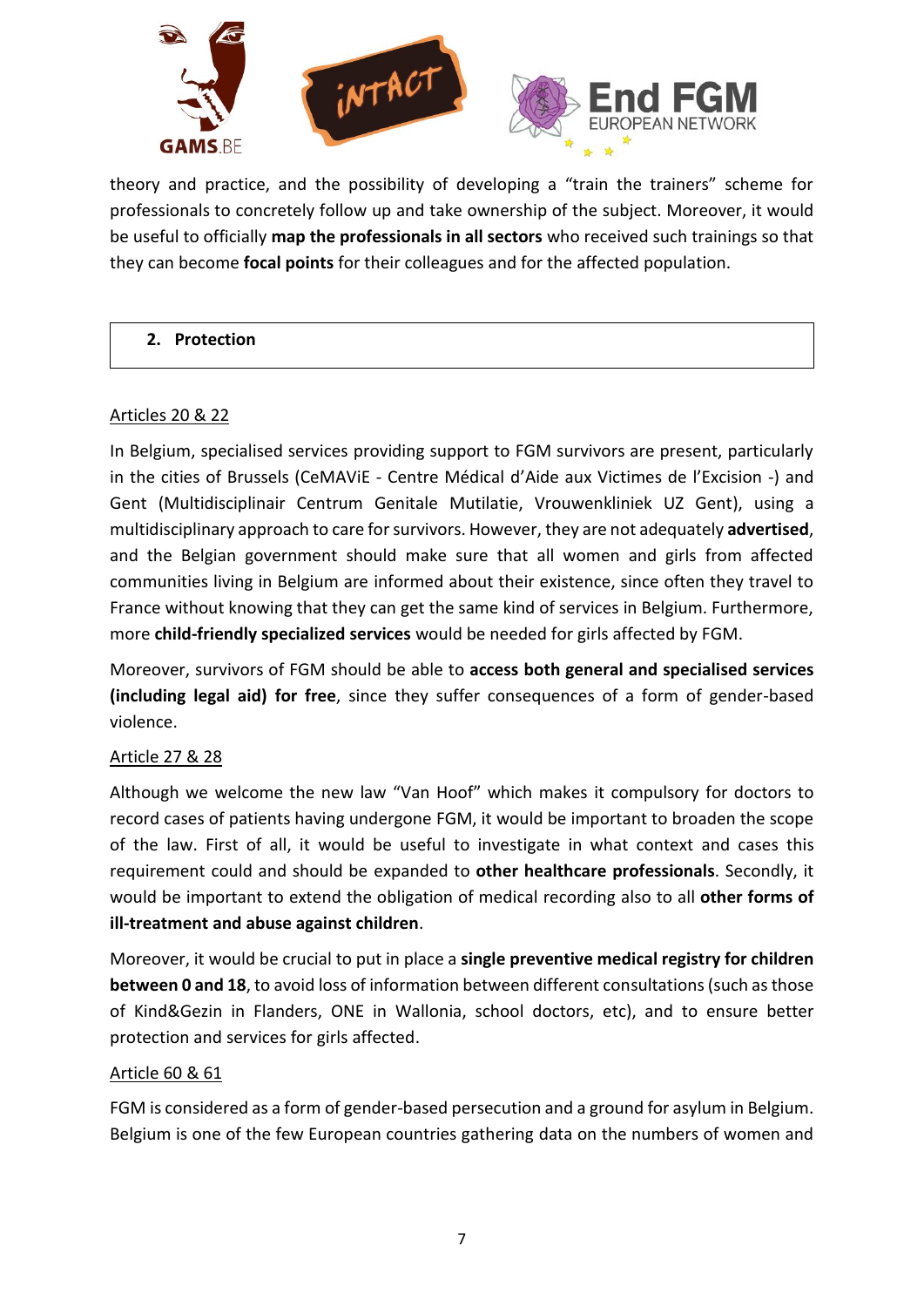

girls who received asylum specifically on grounds of FGM, which is a promising practice we would encourage other states to implement.

From such data, however, appears clear that **asylum recognition in Belgium concerns mostly women and girls who are at risk of being cut**, while those who have already undergone the practice are not considered to be facing persecution anymore. Their asylum application is therefore mostly rejected. Unfortunately, this approach does not take into consideration the *continuum* of violence to which these women and girls are subjected regardless whether they have been cut or not (forced marriage, domestic violence, sexual violence, etc.), as well as the risk of multiple episodes of FGM throughout their lives. Moreover, to really protect those at risk of being cut, **family reunification procedures should be faster, especially for other daughters at risk still living in the country of origin**, since the decision often arrives too late to save them from FGM.

Moreover, the fact that FGM is a cultural practice and a taboo issue is a great obstacle to the disclosure of women's experiences, therefore undermining the credibility of their stories to achieve asylum recognition. This element, beyond the fact that very often during the interviews there are male officers or interpreters, and that women's asylum request is often linked to their husbands' ones, can jeopardise the international protection to which women and girls affected by FGM have right.

Finally, Belgian CGRA/CGVS asylum authorities and the judiciary often wrongly overstress in their negative decisions not to grant international protection to girls the alleged ability of their mothers who oppose the practice to defend them from being cut and resist social pressure. We recommend the Belgium asylum authorities and judges to **recognise the specificity of FGM as a social norm in practicing communities** and the consequent pressure that is put on families to perform it as key elements in the international protection status assessment. Mothers, including when educated and economically independent, are not necessarily and systematically able to protect their girls against their communities simply because of their opposition to the practice, as shown in the 2018 landmark decision by the UN Committee on the Rights of the Child (CRC) against Denmark<sup>6</sup>.

To tackle all the aforementioned issues, the Belgian government should develop and provide **gender-sensitive training to case-workers, other asylum officers and judges, as well as interpreters**, on demand as well as on a compulsory yearly basis, notably on credibility and vulnerability, **for gender specific and FGM-related cases**. Moreover, the Belgian government should also ensure that asylum officers consult **gender-sensitive Country of Origin Information** (COI) highlighting the gender-specific forms of persecution faced by women and girls in third countries.

<sup>1</sup> <sup>6</sup> See [https://www.ohchr.org/Documents/HRBodies/CRC/CRC-C-77-DR-3-2016.pdf.](https://www.ohchr.org/Documents/HRBodies/CRC/CRC-C-77-DR-3-2016.pdf)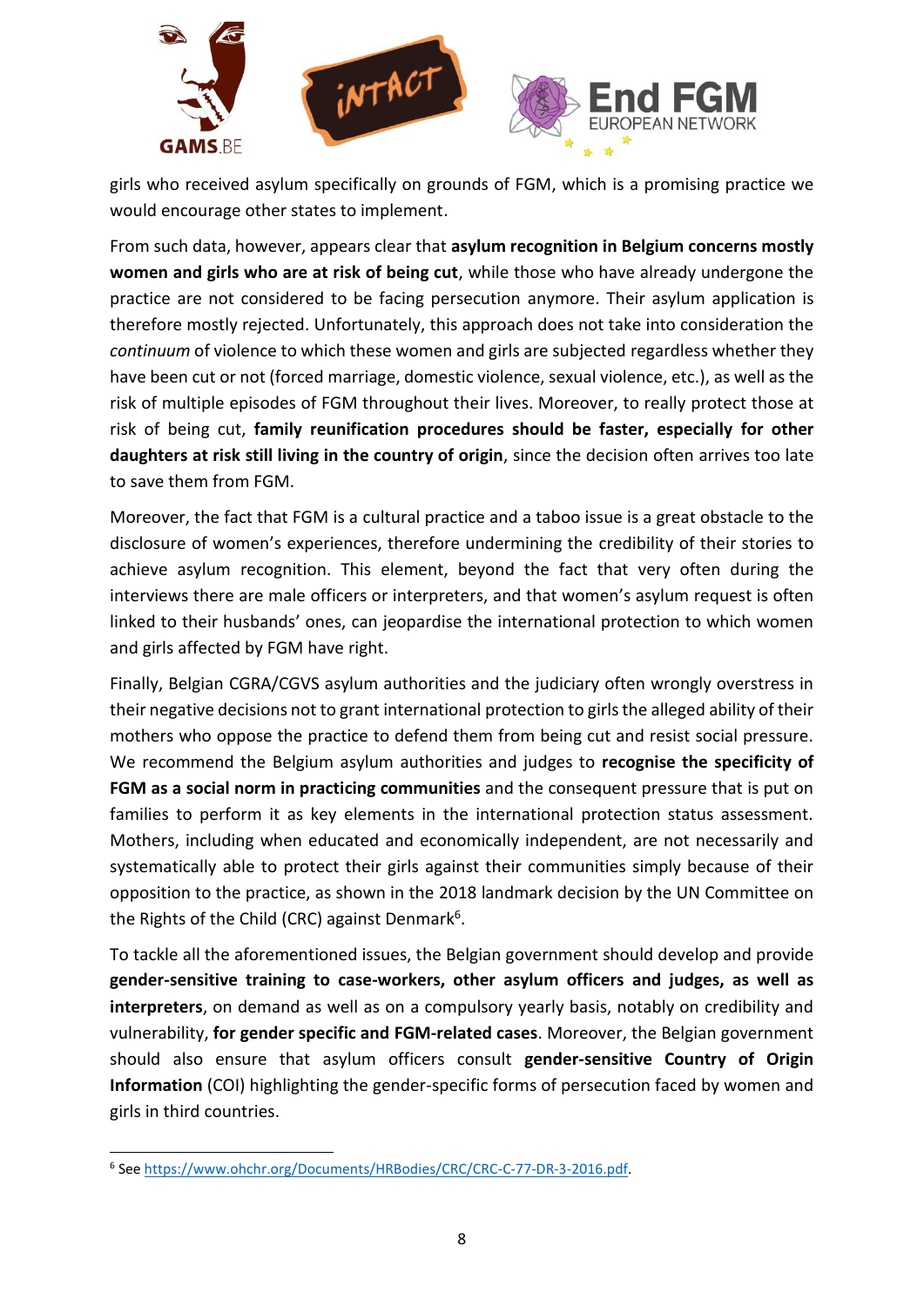

Concerning reception conditions, sometimes women in centres do not feel safe since toilet facilities are open, and often centres are isolated, which makes it difficult to move without using the services of private drivers -always men- with whom women alone don't feel safe. Furthermore, regarding professional integration courses, often women in the asylum procedure are pushed towards more "female jobs" in the care and cleaning sectors, which are perpetuating gender stereotypes. The Belgian government should make sure that the **asylum reception system is more gender-sensitive and ensures women's empowerment and adequate integration**.

<span id="page-8-0"></span>**3. Prosecution**

#### Article 44

As mentioned in the legal framework, the extraterritoriality principle in Belgium is only applied partially concerning FGM, since it does not apply when the victim is more than 18 years old or when the perpetrator is not found on Belgian territory<sup>7</sup>. Therefore, we recommend that Belgian authorities **extend the extraterritorial competency of FGM prosecution** to comply with Article 44 of the Istanbul Convention.

#### Article 45

Despite the legislative tools available, only 19 FGM-related cases were filed in Belgium between 2008 and 2014, none of which led to a conviction. There is therefore no jurisprudence available on the subject. However, it is important to note that the law ensured the protection of several girls at risk of being cut, through protectionary measures to prevent them from exiting the country. It would be important to keep track of such cases since they provide evidence around the preventive effectiveness of the law.

#### Article 50

**.** 

Due to a national coding system, currently police forces do not prioritise cases of violence against women and girls, including FGM, when they face some. We recommend that Belgian **law-enforcement agencies ensure prioritisation of all cases concerning violence against women and girls, including FGM**, in terms of speedy assessment leading to prompt prevention and protection of the person at risk. Moreover, potential victims, whether minors or adults, should be heard by agents who are trained on gender-based violence and who use respectful methods, such as the technique for audition of minors and vulnerable persons (TAM).

<sup>7</sup> For more information see [https://www.intact-association.org/images/analyses/Etude-penale-](https://www.intact-association.org/images/analyses/Etude-penale-INTACT_11_17_FR.pdf)[INTACT\\_11\\_17\\_FR.pdf](https://www.intact-association.org/images/analyses/Etude-penale-INTACT_11_17_FR.pdf)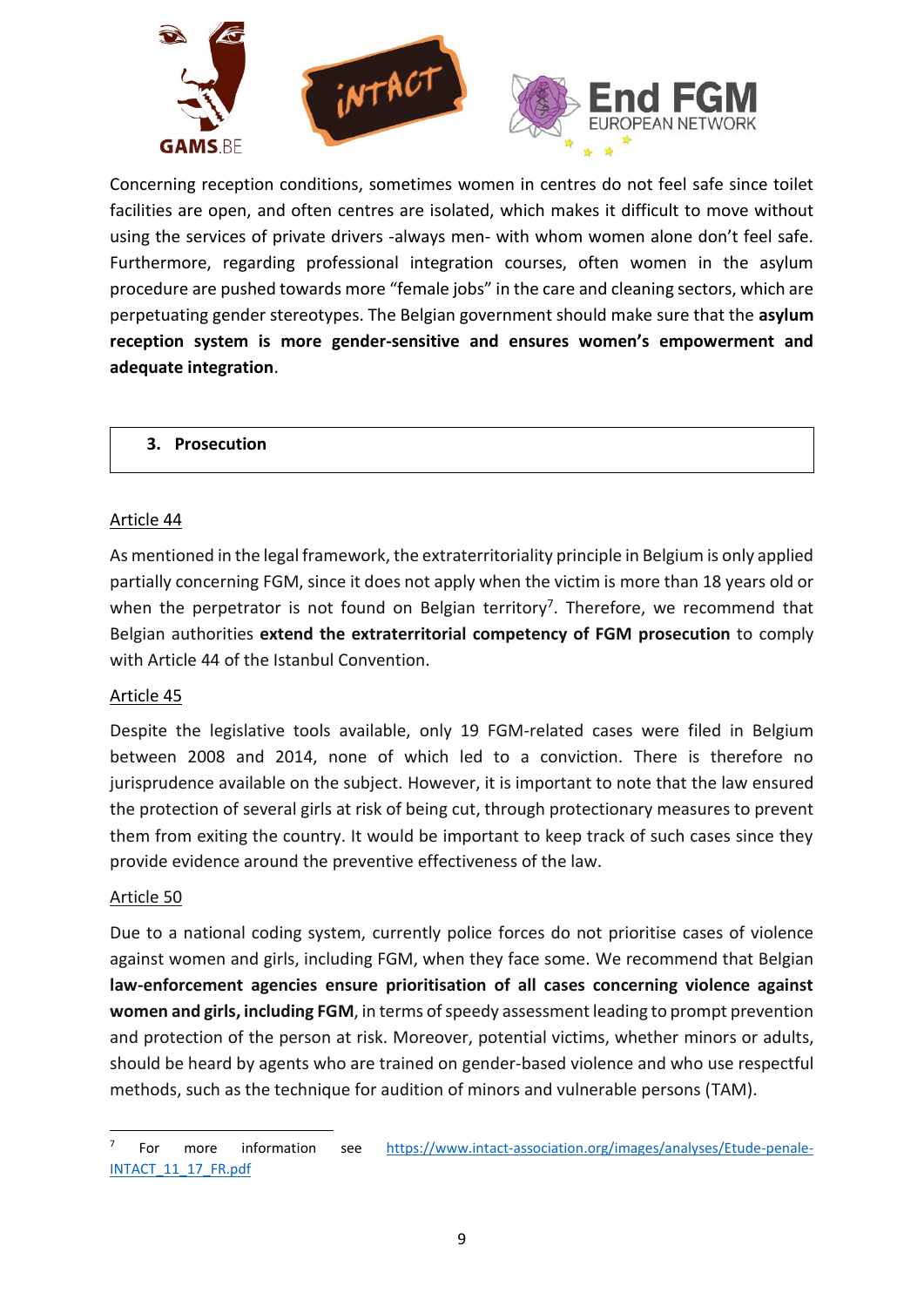

<span id="page-9-0"></span>**4. Integrated Policies**

## Article 7

In general, it would be crucial to have **more homogeneity, coordination and coherence throughout the national territory in policies and services** provided around FGM, including through the development, in close cooperation with civil society, of a **global and coordinated primary prevention policy spanning all political levels** and remits, including quantitative objectives on the reduction of FGM incidence and prevalence, specific and sufficient funding and impact evaluation.

Moreover, to comply with the requirements of the Istanbul Convention, we recommend that Belgium elaborates a **comprehensive legal framework on all forms of gender-based violence including FGM** that encompasses all forms of violence against women, in public spaces as well as in the private sphere, and that includes not only the prosecution aspect, but also mechanisms for protection, support and reparation for victims, as well as measures to prevent that the violence occurs.

## Article 8

As mentioned earlier, funding allocated to support the effective implementation of the actions to tackle FGM within the NAP 2015-2019 is not sufficient, particularly by Flanders and the Federal Government. Moreover, the funding available is mostly allocated through annual projects, which does not ensure the sustainability and makes precarious the work of organisations tackling FGM at grassroots level through behavioural change activities, or those engaging with professionals to train them on the long term. The Belgian government should **ensure core funding** is allocated to ending FGM in Belgium and providing care for survivors, **which should not be project-based but more long-term** to be able to achieve a sustainable impact and to ensure sustainability of the important work of civil society.

#### Article 9

1

Contrarily to the previous NAP 2010-2014, civil society working on FGM was unfortunately not much involved in the designing of the current NAP, while this would have been crucial to ensure tailored actions to achieve the FGM priority. Moreover, the Network of Concerted Strategies to end FGM<sup>8</sup>, led by GAMS Belgium and INTACT, who plays a leading role in coordinating actions at regional and federal level, is not able to carry out its work in Flanders, due, on the one hand, to lack of funding and, on the other hand, to the absence of local structures of consultation and coordination between all stakeholders working to end all forms

<sup>&</sup>lt;sup>8</sup> For more information see here:<http://www.strategiesconcertees-mgf.be/en/>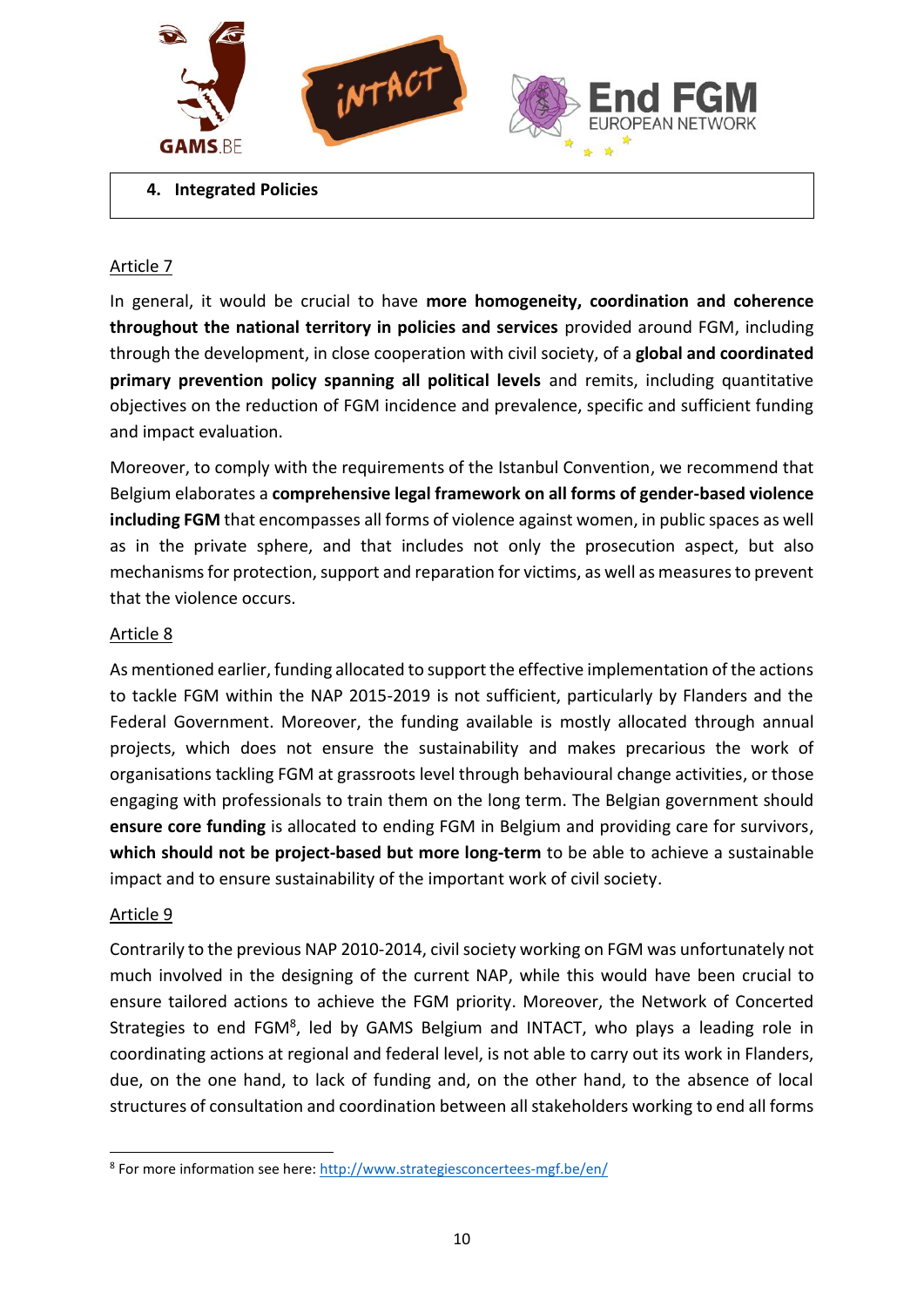

of violence against women and girls. We recommend the **Belgian federal government, as well as the Flemish government**, **ensure closer and more meaningful coordination with civil society and grassroots organisations**, including with the Network of Concerted Strategies to end FGM, to design, implement and evaluate strategies to end violence against women.

## Article 11

Three studies have been commissioned by the MoH and the IEFH concerning FGM in Belgium. It would be important to conduct further **research on the impact of reconstructive surgery**, which was something that the Superior Health Council of Belgium had recommended in 2009 when opening the multidisciplinary health centres for the accompaniment of survivors of FGM, but that has never been followed up. Moreover, it would be interesting to research the impact of migration on the perpetuation of FGM in Belgium (EIGE 2018 recommendation), as well as to conduct studies on the "hard-to-reach communities", i.e communities who do not currently benefit from services of specialized FGM organisations, who are affected by FGM (such as Iraq, Indonesia, Egypt, etc.).

# <span id="page-10-0"></span>**CONCLUSIONS**

In conclusion, GAMS Belgium and INTACT, together with End FGM EU, would like to call upon the Belgian authorities to keep working towards putting an end to FGM, by taking the following measures:

- Dedicate a specific budget for the implementation of the NAP, which must be decided in coordination between civil society, including grassroots organisations, and authorities;
- Strengthen homogeneity of policies and services throughout all Belgian political levels by developing a global and coordinated primary FGM prevention policy in close coordination with civil society, including grassroots, organisations;
- Ensure that the kind of coordination around FGM in place within the French-speaking community and governments is guaranteed among the Dutch-speaking governments in the Flemish region, including through the allocation of dedicated funding;
- Develop a comprehensive legal framework on all forms of gender-based violence including FGM in line with the Istanbul Convention;
- Develop child protection guidelines specifically addressing FGM;
- Raise awareness among affected communities and ensure systematic dissemination of multilingual information materials;
- Establish compulsory education around gender issues and gender-based violence, including FGM, within the school curriculum;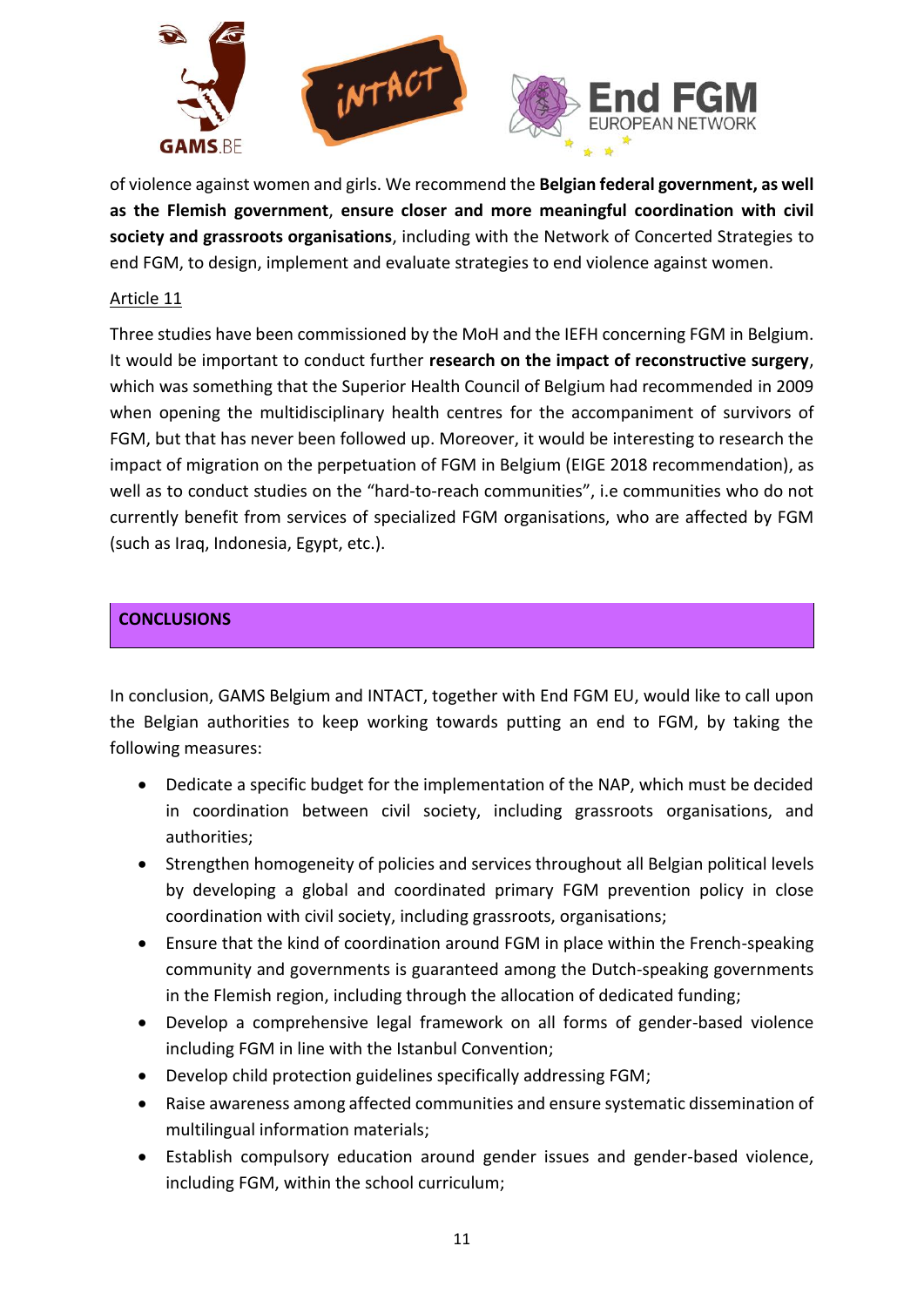

- Ensure that professionals are better prepared to protect survivors and girls at risk and prevent FGM through:
	- o a comprehensive, systematic and continuous mechanism of in-depth training for professionals in all relevant sectors;
	- o the systematic use of expert tools produced by civil society;
	- o a system of dedicated referral units or professional focal points throughout the Belgian territory.
- Raise more awareness within affected communities around the existence of two specialized multidisciplinary services for FGM survivors in Belgium;
- Establish more child-friendly specialised services;
- Guarantee free access to both general and specialised services (including legal aid) to survivors of FGM;
- Investigate in what context and cases the obligation of medical recording could and should be expanded to other healthcare professionals and extend it also to all other forms of ill-treatment and abuse against children;
- Put in place a single preventive medical registry for children between 0 and 18;
- Ensure that asylum procedures are more gender- and child-sensitive, specifically in terms of:
	- o recognition of the specificity of FGM as a social norm and the consequent pressure put on families to perform it;
	- o ensuring gender-sensitive training to case-workers, other asylum officers and judges, as well as interpreters;
	- o gathering, updating, analysing and using quality COI in a gender-, culture- and child-sensitive way;
	- $\circ$  faster family reunification procedures, especially for other daughters at risk still living in the country of origin;
	- o more gender-sensitive asylum reception system ensuring women's empowerment and adequate integration.
- Ensure that law-enforcement agencies prioritise all cases around violence against women and girls, including FGM;
- Ensure that any police hearing with potential victims of FGM is done using a respectful method, such as the TAM;
- Ensure core funding is allocated to organisations working to end FGM and provide care for survivors, as to guarantee more long-term sustainability;
- Ensure that both the Belgian federal government and the Flemish authorities establish a closer and more meaningful coordination with civil society and grassroots organisations;
- Carry out research on the impact of reconstructive surgery on FGM survivors;